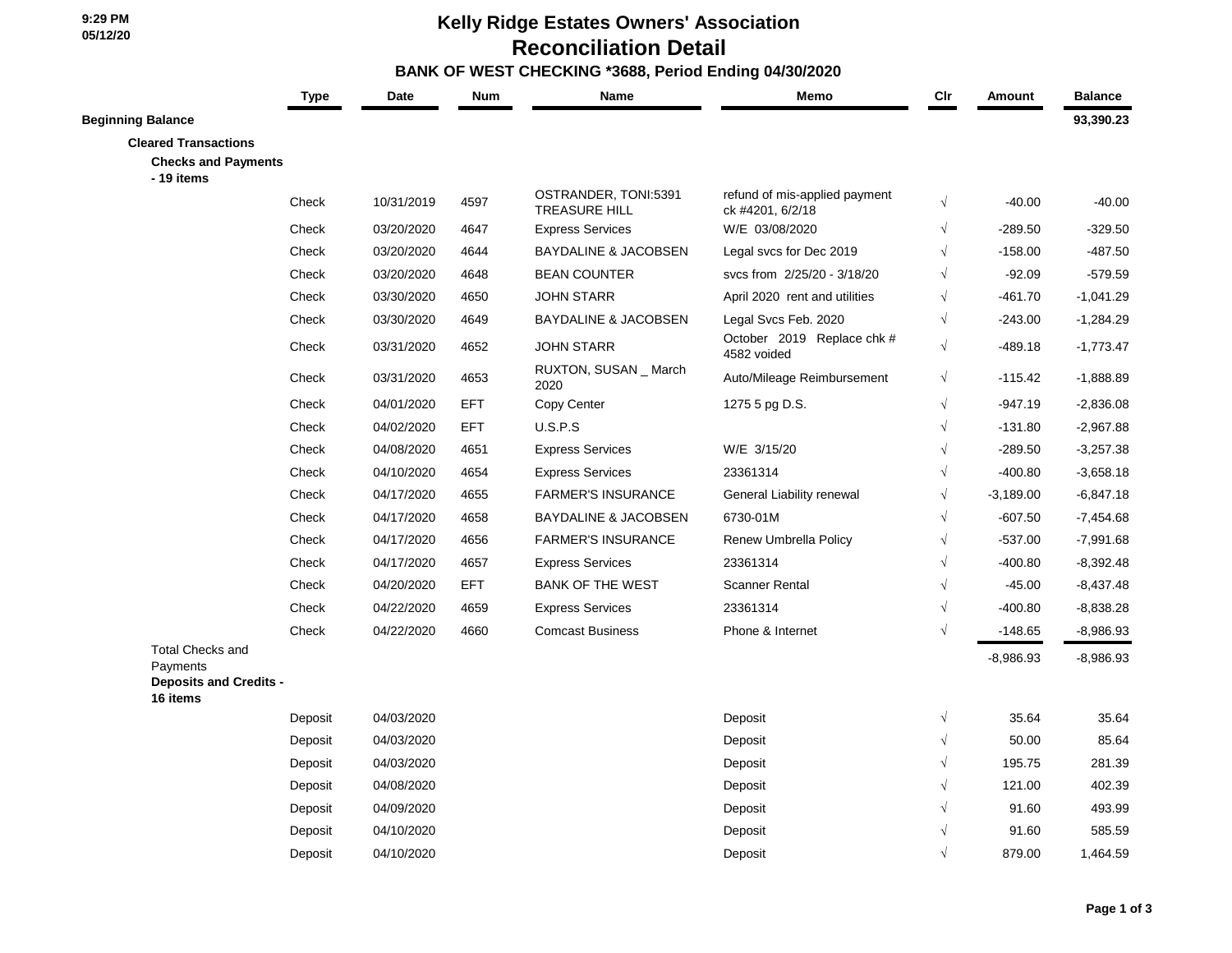## **Kelly Ridge Estates Owners' Association Reconciliation Detail**

 **BANK OF WEST CHECKING \*3688, Period Ending 04/30/2020**

|                                                                                 | <b>Type</b> | Date       | <b>Num</b> | <b>Name</b>                                              | Memo                                                                     | Cir        | Amount      | <b>Balance</b> |
|---------------------------------------------------------------------------------|-------------|------------|------------|----------------------------------------------------------|--------------------------------------------------------------------------|------------|-------------|----------------|
|                                                                                 | Deposit     | 04/15/2020 |            |                                                          | Deposit                                                                  | $\sqrt{ }$ | 1,092.00    | 2,556.59       |
|                                                                                 | Deposit     | 04/17/2020 |            |                                                          | Deposit                                                                  | $\sqrt{ }$ | 353.00      | 2,909.59       |
|                                                                                 | Deposit     | 04/20/2020 |            |                                                          | Deposit                                                                  |            | 273.00      | 3,182.59       |
|                                                                                 | Deposit     | 04/24/2020 |            |                                                          | Deposit                                                                  | $\sqrt{}$  | 91.60       | 3,274.19       |
|                                                                                 | Deposit     | 04/24/2020 |            |                                                          | Deposit                                                                  | $\sqrt{}$  | 373.00      | 3,647.19       |
|                                                                                 | Deposit     | 04/27/2020 |            |                                                          | Deposit                                                                  | $\sqrt{}$  | 182.00      | 3,829.19       |
|                                                                                 | Deposit     | 04/27/2020 |            |                                                          | Deposit                                                                  | $\sqrt{ }$ | 182.52      | 4,011.71       |
|                                                                                 | Deposit     | 04/29/2020 |            |                                                          | Deposit Paypal                                                           | $\sqrt{}$  | 91.60       | 4,103.31       |
|                                                                                 | Deposit     | 04/29/2020 |            |                                                          | Deposit                                                                  | $\sqrt{}$  | 637.00      | 4,740.31       |
| <b>Total Deposits and</b><br>Credits                                            |             |            |            |                                                          |                                                                          |            | 4,740.31    | 4,740.31       |
| <b>Total Cleared Transactions</b>                                               |             |            |            |                                                          |                                                                          |            | $-4,246.62$ | $-4,246.62$    |
| <b>Cleared Balance</b>                                                          |             |            |            |                                                          |                                                                          |            | $-4,246.62$ | 89,143.61      |
| <b>Uncleared Transactions</b>                                                   |             |            |            |                                                          |                                                                          |            |             |                |
| <b>Checks and Payments</b><br>- 6 items                                         |             |            |            |                                                          |                                                                          |            |             |                |
|                                                                                 | Check       | 03/09/2020 | 4641       | FARNSWORTH, MARY<br>ANN:6255 WOODMAN DR                  | refund of over-payment                                                   |            | $-1.00$     | $-1.00$        |
|                                                                                 | Check       | 04/27/2020 | 4661       | HUMMEL, MARCIE:15<br>YACHT CT                            | Refund weed abatement -<br>getting own contractor                        |            | $-91.00$    | $-92.00$       |
|                                                                                 | Check       | 04/30/2020 | 4664       | <b>BAYDALINE &amp; JACOBSEN</b>                          | 6730-01M                                                                 |            | $-700.00$   | $-792.00$      |
|                                                                                 | Check       | 04/30/2020 | 4662       | <b>JOHN STARR</b>                                        | May rent & utilities                                                     |            | $-467.91$   | $-1,259.91$    |
|                                                                                 | Check       | 04/30/2020 | 4663       | <b>Express Services</b>                                  | 23361314                                                                 |            | $-400.80$   | $-1,660.71$    |
|                                                                                 | Check       | 04/30/2020 | 4665       | RUXTON, SUSAN _ April<br>2020                            | Auto/mileage reimbursement                                               |            | $-87.00$    | $-1,747.71$    |
| <b>Total Checks and</b><br>Payments                                             |             |            |            |                                                          |                                                                          |            | $-1,747.71$ | $-1,747.71$    |
| <b>Total Uncleared Transactions</b>                                             |             |            |            |                                                          |                                                                          |            | $-1,747.71$ | $-1,747.71$    |
| Register Balance as of 04/30/2020                                               |             |            |            |                                                          |                                                                          |            | $-5,994.33$ | 87,395.90      |
| <b>New Transactions</b>                                                         |             |            |            |                                                          |                                                                          |            |             |                |
| <b>Checks and Payments</b><br>- 1 item                                          |             |            |            |                                                          |                                                                          |            |             |                |
|                                                                                 | Check       | 05/08/2020 | To Print   | <b>TAKAHASHI, EIICHI &amp;</b><br>SANDRA:5308 DILLARD CT | Reimbursement for weed<br>abatement, cal fire made them<br>do it earlier |            | $-91.00$    | $-91.00$       |
| <b>Total Checks and</b><br>Payments<br><b>Deposits and Credits -</b><br>8 items |             |            |            |                                                          |                                                                          |            | $-91.00$    | $-91.00$       |